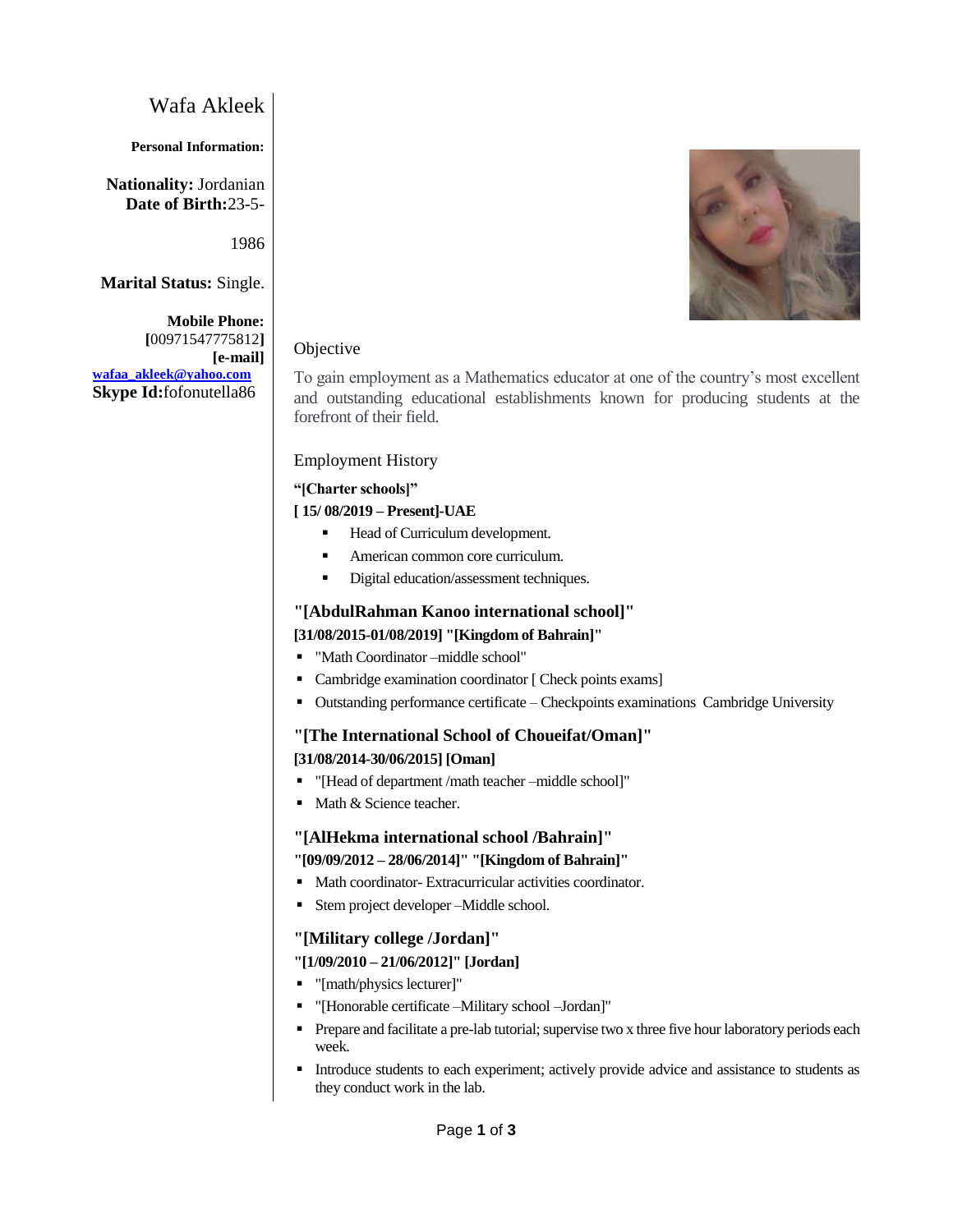- Evaluating students' performance by observing them while they carry out experiments; grade laboratory reports for all students enrolled in your section.
- **Enforce all safety regulations.**
- Attend the course lecture.

### Education

**[2020 – present] '[British University]**

 **[Master in Education Communication & information Technology- Digital curriculum and assessments].**

**[2019- 2020] '[Abu Dhabi university-First place with honor]**

**[Postgraduate in Education].**

**[2012] "[Ministry of Eduation -Jordan]"** 

**"[Diploma in Education]"** 

**[2006-2010] "[Jordan University of science and technology]"** 

**"[B.Ed. Majoring in physics]"** 

**[2004-2006] "[Jordan University of science and technology]"** 

**"[Diploma majoring in computer science]"** 

Other Experience

- Computer skills: Microsoft programs, web design & other extensive knowledge in computers.
- Excellent communication skills and special classes in working with diverse cultures and special needs children.
- Using all oracle application systems which are used in all public institutions.
- Honorable certificate –Military College –Jordan.
- **Cambridge university** -outstanding performance certificate [Check point exams].

# **Language:**